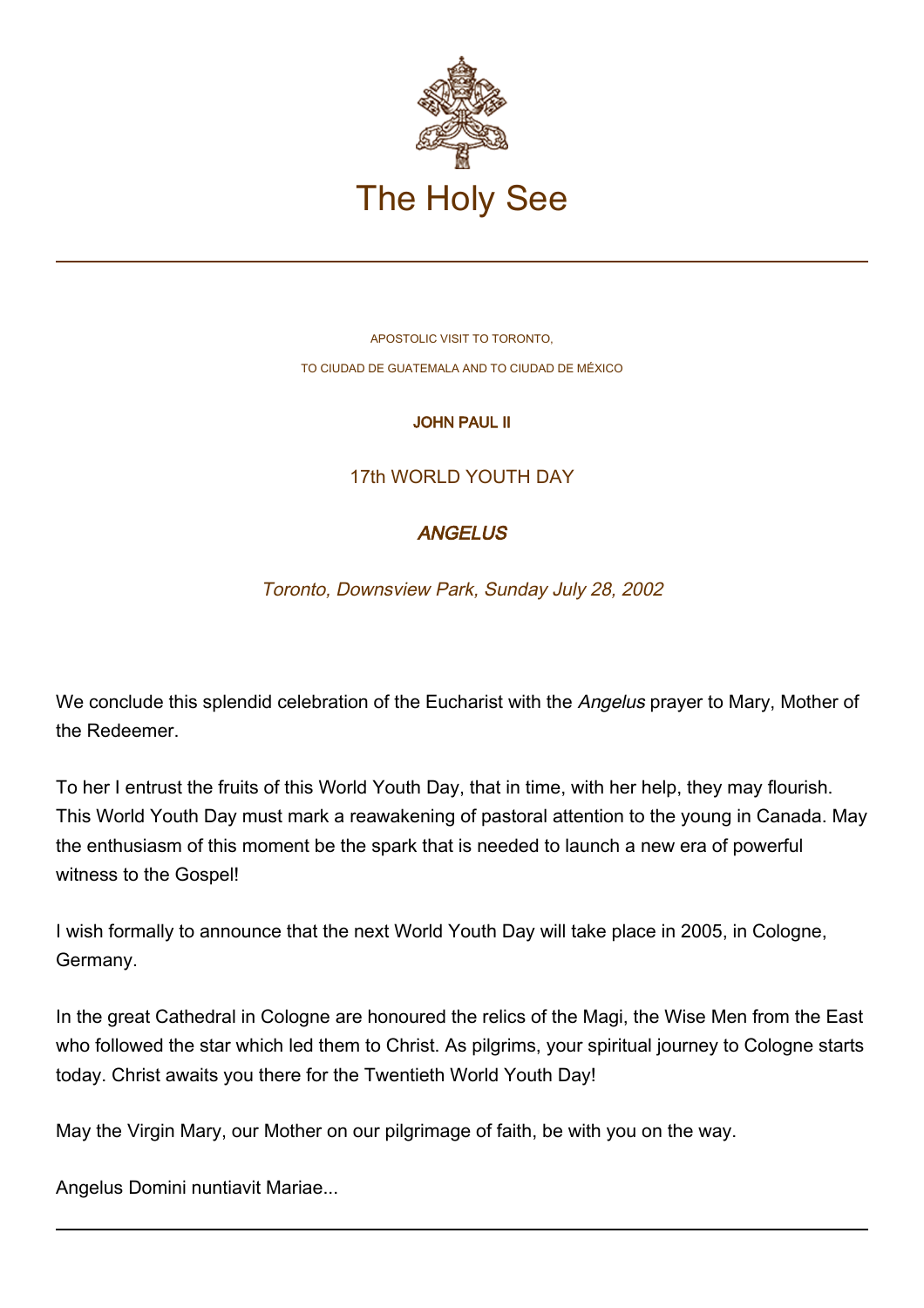### Post Angelus:

English

I wish to thank everyone who has helped to make the World Youth Day such a success: the citizens of Toronto, the volunteers, the police, the fire-department, the Mayor and the authorities at every level of the Canadian government.

My heartfelt greeting goes to the other Christian Churches and Communities represented here, as well as to the followers of other religious traditions.

My wish for all of you who are here is that the commitments you have made during these days of faith and celebration will bring forth abundant fruits of dedication and witness. May you always treasure the memory of Toronto!

French

I extend a special word of gratitude to Cardinal Ambrozic, Archbishop of Toronto, to the Canadian Bishops Conference and to the Organizing Committee. My thanks also go to the Pontifical Council for the Laity in the person of the President, Cardinal James Francis Stafford.

I greet the Cardinals and Bishops who have come from other parts of the world; and all the priests, deacons and religious who shared these days with the young people.

As we prepare to return home, I say, in the words of Saint Augustine: "We have been happy together in the light we have shared. We have really enjoyed being together. We have really rejoiced. But as we leave one another, let us not leave Him" (In Io.ev. tr., 35,9).

### Spanish

Thanks to all the Spanish-speaking young people. Do not be afraid to respond generously to the Lord's calling. Let your faith shine before the world. Let your actions show your commitment to the saving message of the Gospel!

#### Portuguese

Dear Portuguese-speaking young people: The World Youth Day does not end here; it will continue in your lives of fidelity to Christ. Be salt! Be light for the world around you!

Italian